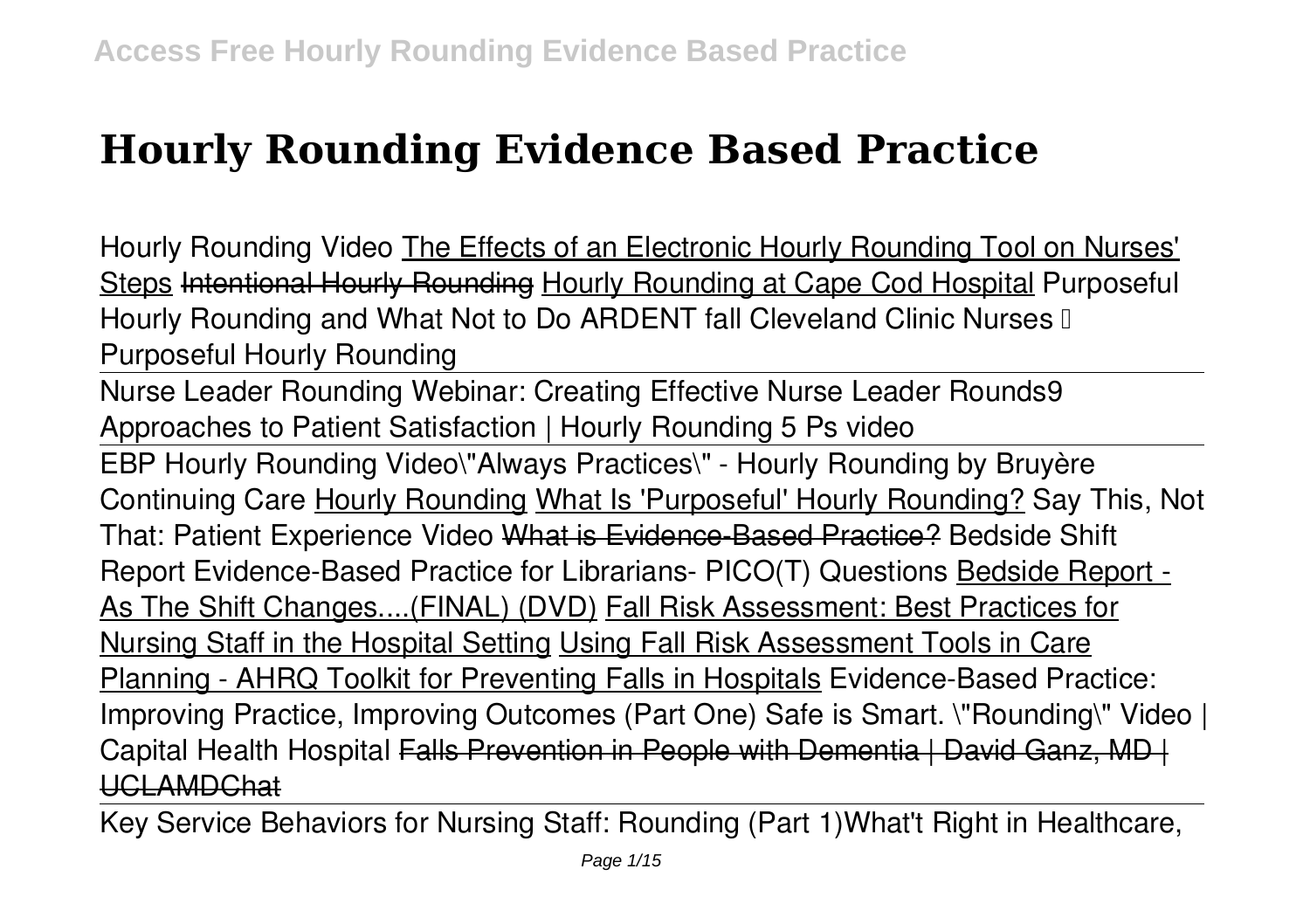*Chicago 2012, featuring Stephanie Baker Hourly Rounding on Patient Rooms073115* My ScreencastBattling Dr. Google: Asking and Answering Clinical Questions - PICO That! Derivation Validation What Is New in Best Practices? Preventing Falls and Reducing Injury from Falls (3rd edition) Kimberley Strassel | The Resurgence Socialism Today *Hourly Rounding Evidence Based Practice* In addition, the hourly rounding reduce patient falls by 52 % and pressure ulcers and skin breakdowns by 14 % because the nurse rounding helps patients to change directions(Mitchell, et al., 2015). The program also increased patient satisfaction rating by 12 %. These statistics have been supported by many studies that focused on hourly rounding.

**Evidence Based Practice II Hourly Rounding ...** 

Abstract. Introduction of an evidence-based practice change, such as hourly rounding, can be difficult in the hospital setting. This study used ethnographic methods to examine problems with the implementation of hourly rounding on 2 similar inpatient units at our hospital. Results indicate that careful planning, communication, implementation, and evaluation are required for successful implementation of a nursing practice change.

*Hourly Rounding: Challenges With Implementation of an ...*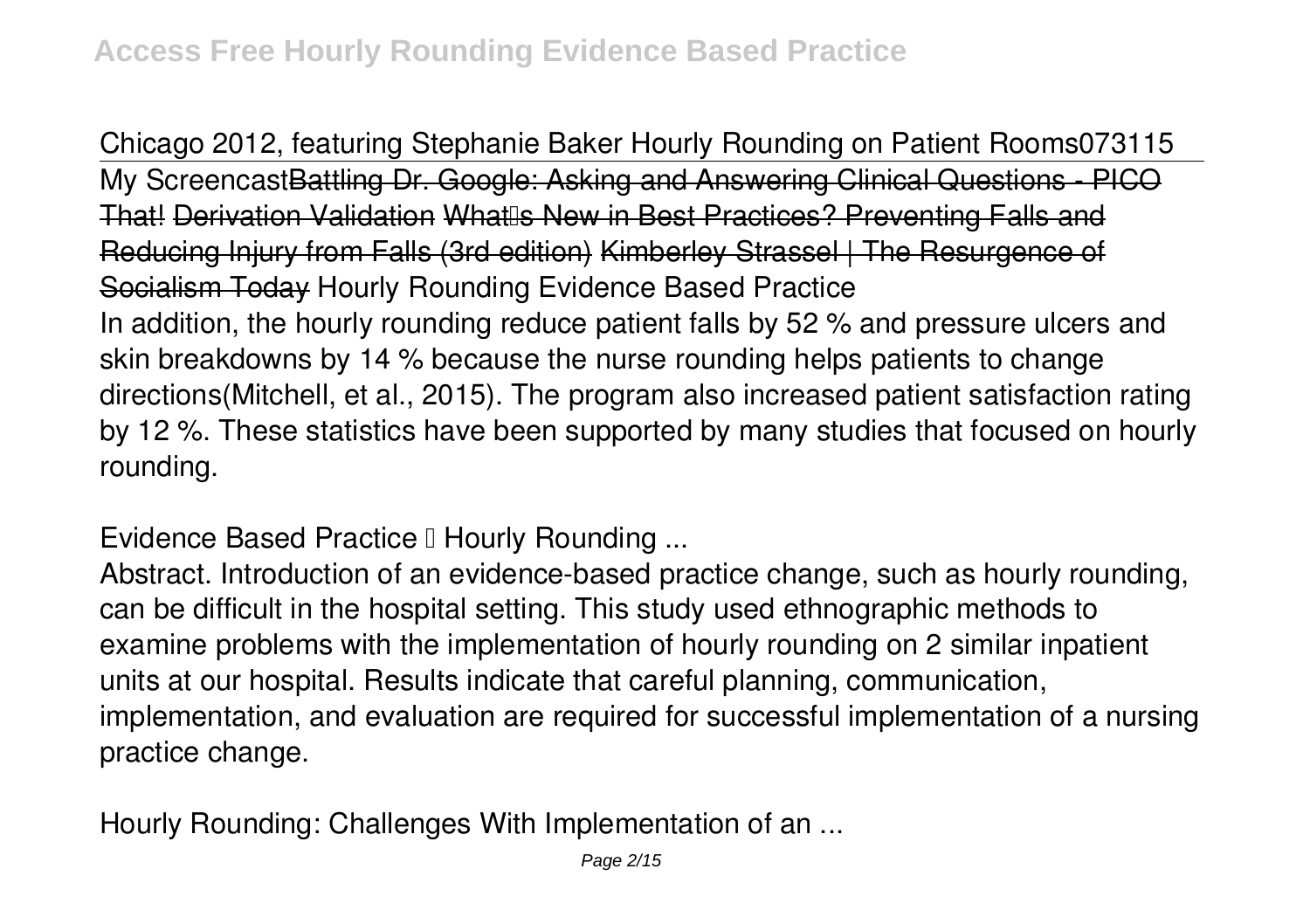Hourly rounding is a great example of an evidence-based practice. I use hourly rounding to ensure that my patients are safe, and their needs are met. There have been times that I have found my patient on the floor because they failed to call me and climbed over the siderail falling to the floor. This may have been prevented if hourly rounds were done. . During hourly rounds patients can be ...

*Document3.docx - Hourly rounding is a great example of an ...* on hourly rounding. Evidence Based Practice II Hourly Rounding ... What is new, actually, is the evidence for this practice!! Evidence for Hourly Rounds The evidence for the effectiveness of hourly rounds comes from a multisite study conducted by the Alliance for Health Care Research, a subsidiary of the Studer Group (Meade, Bursell ...

*Hourly Rounding Evidence Based Practice | www.maestropms* Hourly rounding is a systematic, proactive nurse-driven evidence-based intervention to anticipate and address needs in hospitalized patients.3 According to the evidence, effective hourly rounding can promote patient safety,3,5 foster team communication,2-8 and improve staff ability to provide efficient patient care.2-4,8 The effectiveness of hourly rounding has been measured by tracking call bells,9 patient falls,3,5,6,8 and patient and staff satisfaction.2-8,10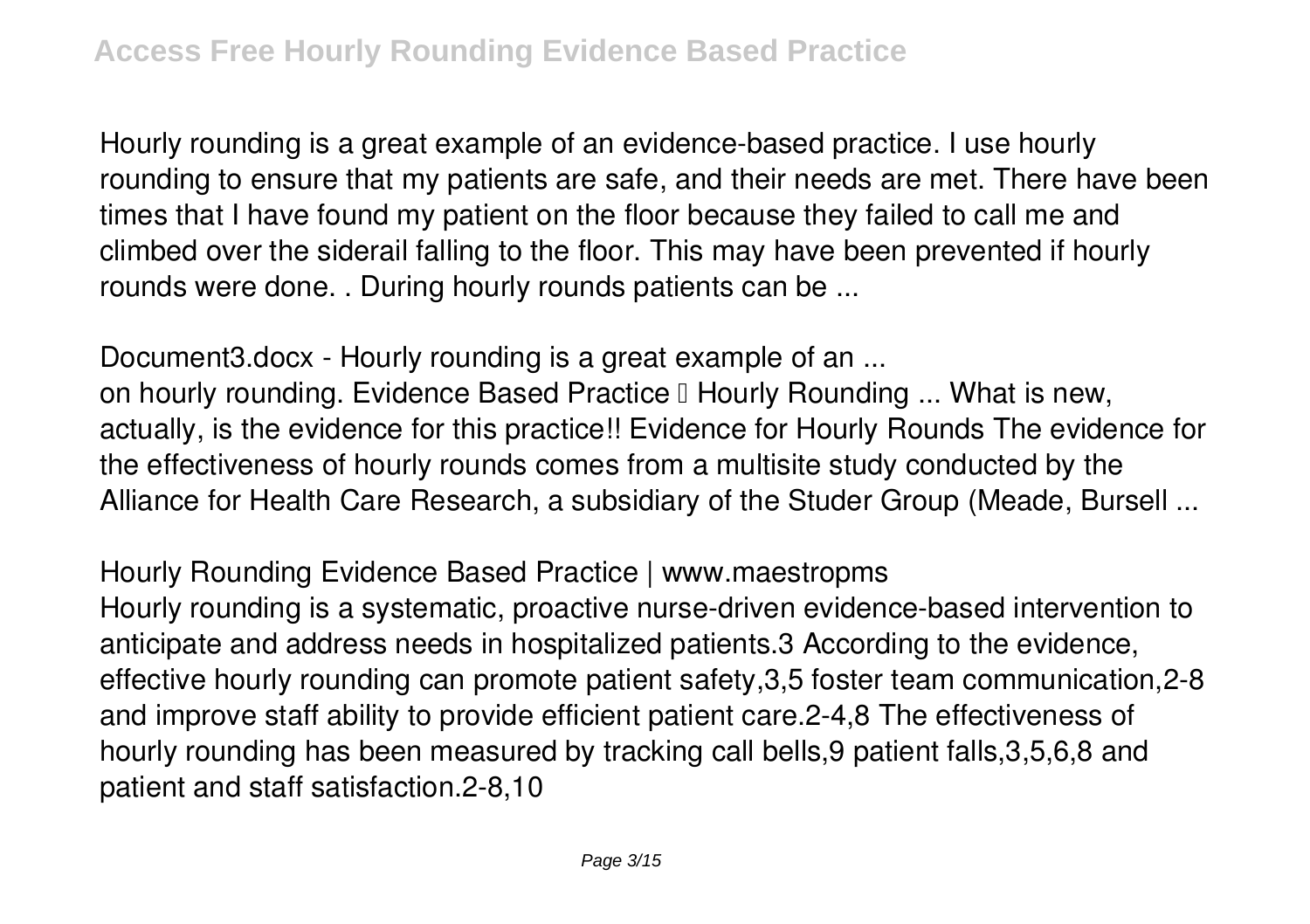*Hourly Rounding: Challenges With Implementation of an ...*

Hourly Rounding: Obtaining Results Evidence-Based Practice 1 2. Objectives Why hourly rounding is effective and powerful Results from two facilities of implemented hourly rounding and results Motivate nursing staff to become hourly rounding advocates Staff involvement and accountability for patient satisfaction.

*Evidence based practice hourly rounds power point better* unit staff understand what patient-centered hourly rounding is, recognize its value, and receive the training and time required to complete patient-centered hourly rounding. patient-centered hourly rounding occurs, as defined, each hour from 0600 to 2200 and once every 2 hours from 2200 to 0600, for each patient on the units during the pilot period.

*Hourly rounding and patient falls: What factors boost ...*

Background: Purposeful and timely rounding is a best practice intervention to routinely meet patient care needs, ensure patient safety, decrease the occurrence of patient preventable events, and proactively address problems before they occur. The Institute for Healthcare Improvement (IHI) endorsed hourly rounding as the best way to reduce call lights and fall injuries, and increase both quality of care and patient satisfaction.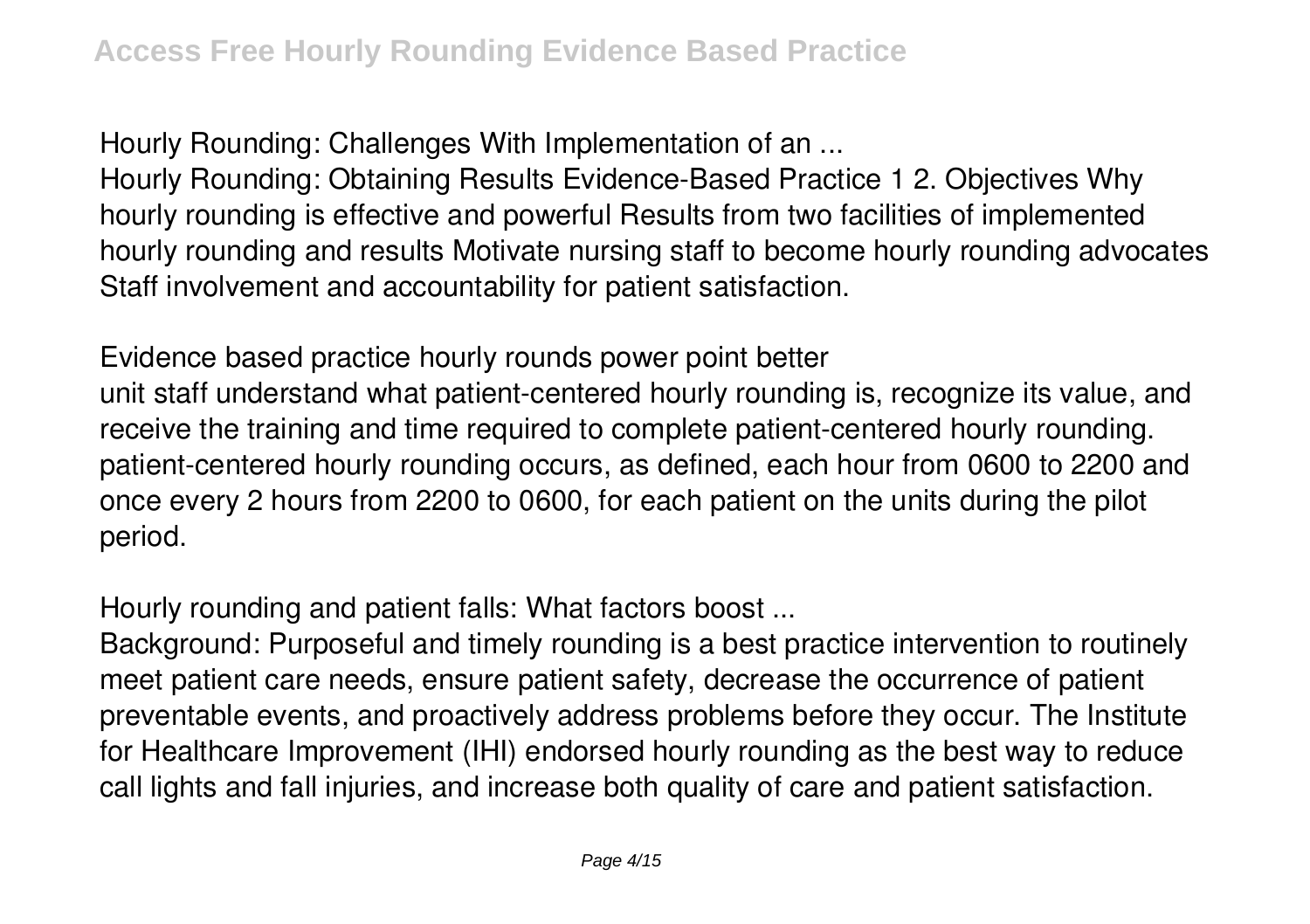*Purposeful and timely nursing rounds: a best practice ...*

Rounding for Outcomes The Single Most Powerful Tactic to Engage Employees, Physicians, and Patients If a "gold standard" for engaging others exists, Rounding for Outcomes is it. This Evidence-Based LeadershipSM practice creates a "feedback loop" between leaders and their employees, leaders and physicians, and caregivers and their patients.

*Rounding for Outcomes: The Single Most Powerful Tactic to ...* Purposeful rounding is a proactive, systematic, nurse-driven, evidence-based intervention that helps us anticipate and address patient needs. When applied to nursing, rounding often is described as  $\Box$ hourly $\Box$  or  $\Box$ purposeful. $\Box$ . We prefer the latter term, because on some units or at certain times of day, rounding doesnot take place at hourly intervals.

*The value of purposeful rounding - American Nurse*

The intervention of interest is hourly rounding, which is a process whereby the nurse attends to the immediate and personal needs of the patient each hour, including assisting the patient to the bathroom where required. Comparators: any other falls prevention intervention or no intervention.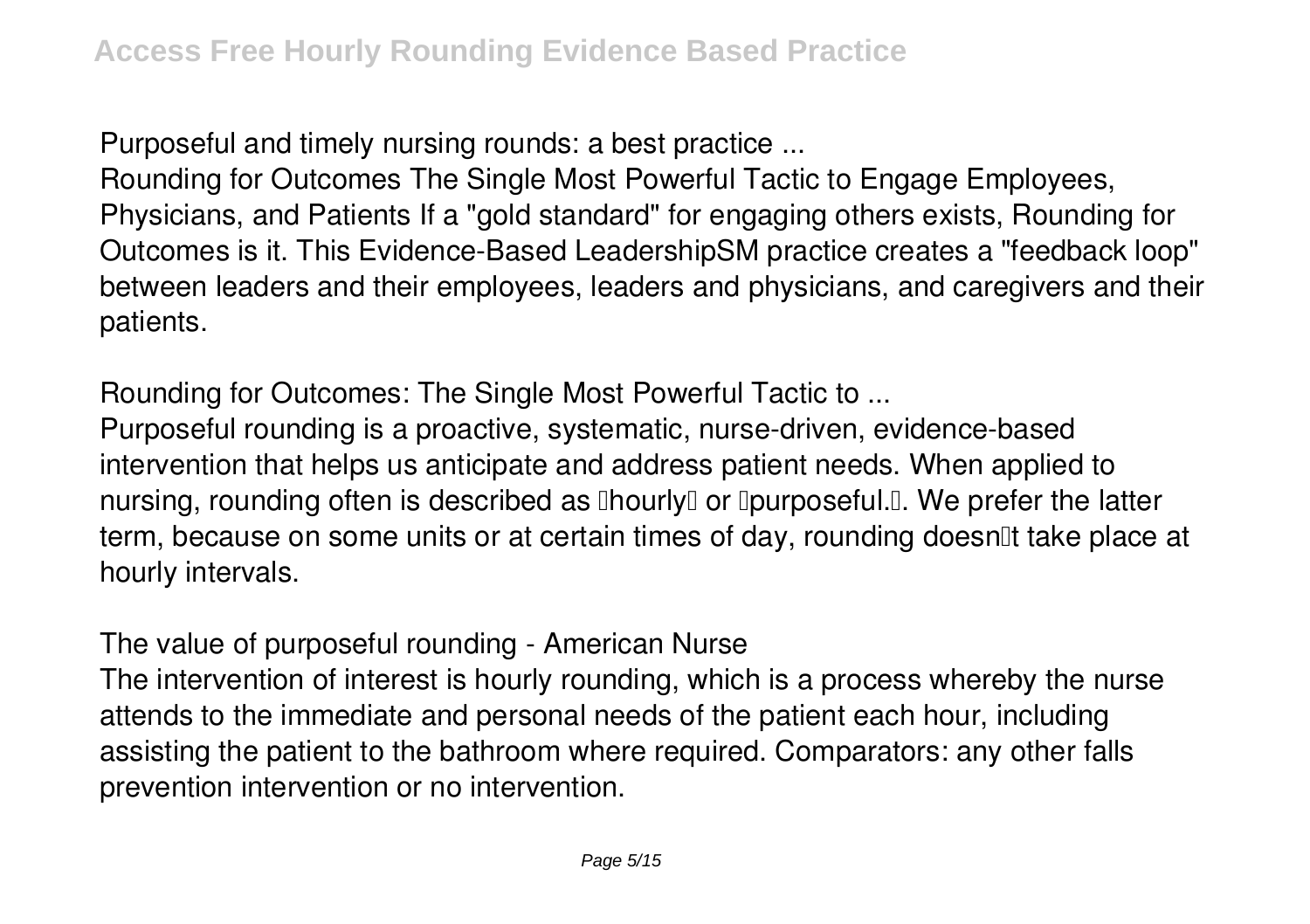*The clinical effectiveness of hourly rounding on fall ...*

Evidence Based Proposal- Hourly Rounding Patricia Crosby USCB NURS B 350 July 19, 2015 Evidence Based Proposal- Hourly Rounding Hourly rounding also known as intentional rounding or comfort rounding is an initiative that hospitals nationwide are beginning to implement. Hourly rounding should be purposeful.

*Evidence Based Proposal- Hourly Rounding - 2837 Words ...*

Research has shown hospitals that have successfully implemented hourly rounding have significant decreases in adverse patient events with improvements in patient and staff satisfaction. More recent studies and clinical observations by the author are revealing barriers and difficulties in translating this evidence based practice to the bedside.

*Hourly rounding: perspectives and perceptions of the ...*

Are bedside rounds evidence based? B edside rounds have a reputation for promoting patient-centered care in the hospital, but a recent systematic review found scant supporting evidence for the practice.

*Are bedside rounds evidence based? | ACP Hospitalist* rounding intervention was initiated following an education program for nursing staff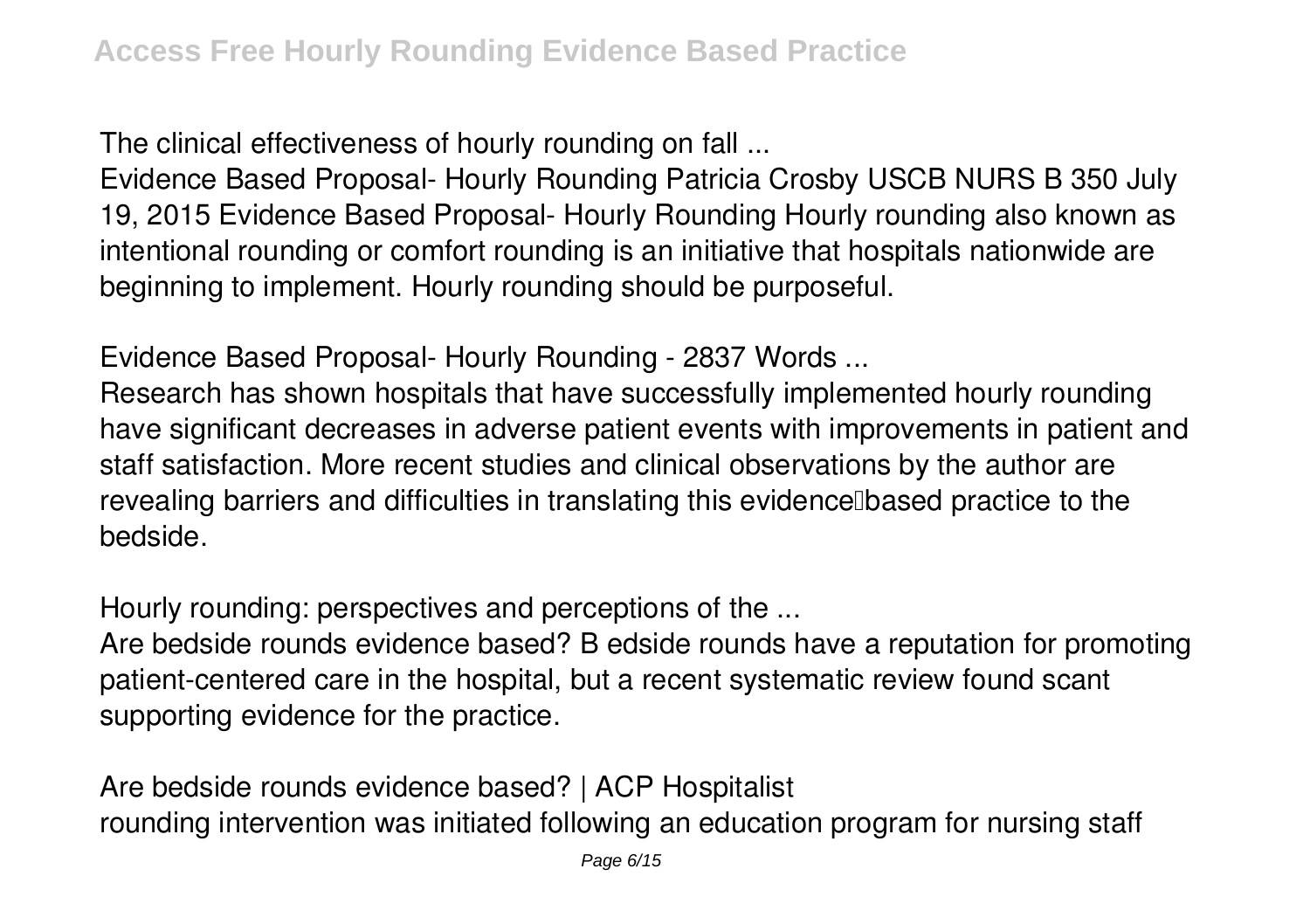(n=47) tailored to enrich patient communication. The Iowa Evidenced-Based Practice Model that guided the QIP focused on improving patient perceptions of staff

*Nursing Staff Responsiveness to Patients and Hourly Rounding* Hourly rounding is an evidence-based practice that effectively addresses these priorities and improves the patient experience. Surveyed hospitals that had the highest hospital-wide HCAHPS scores reported hourly rounding as a best practice  $\mathbb I$  83% reported the practice of regular nurse rounding, and 62% employed leadership rounding.

*Hourly Rounding: An Emergency Department Best Practice ...*

Evidence-based research indicated implementation of hourly rounding would increase pt. satisfaction, decrease fall rates, decrease skin breakdown rates, and increase staff satisfaction. All patient care staff in clinical areas was educated utilizing the Studer Group Hourly Rounding Module.

*Hourly Rounding - The 4 P's*

a patient experience team, hardwiring hourly safety rounding, providing staff education on the importance of prompt response to patient call light requests and instructions how to implement the Ino pass zone. I The purpose of the project was to implement a bundle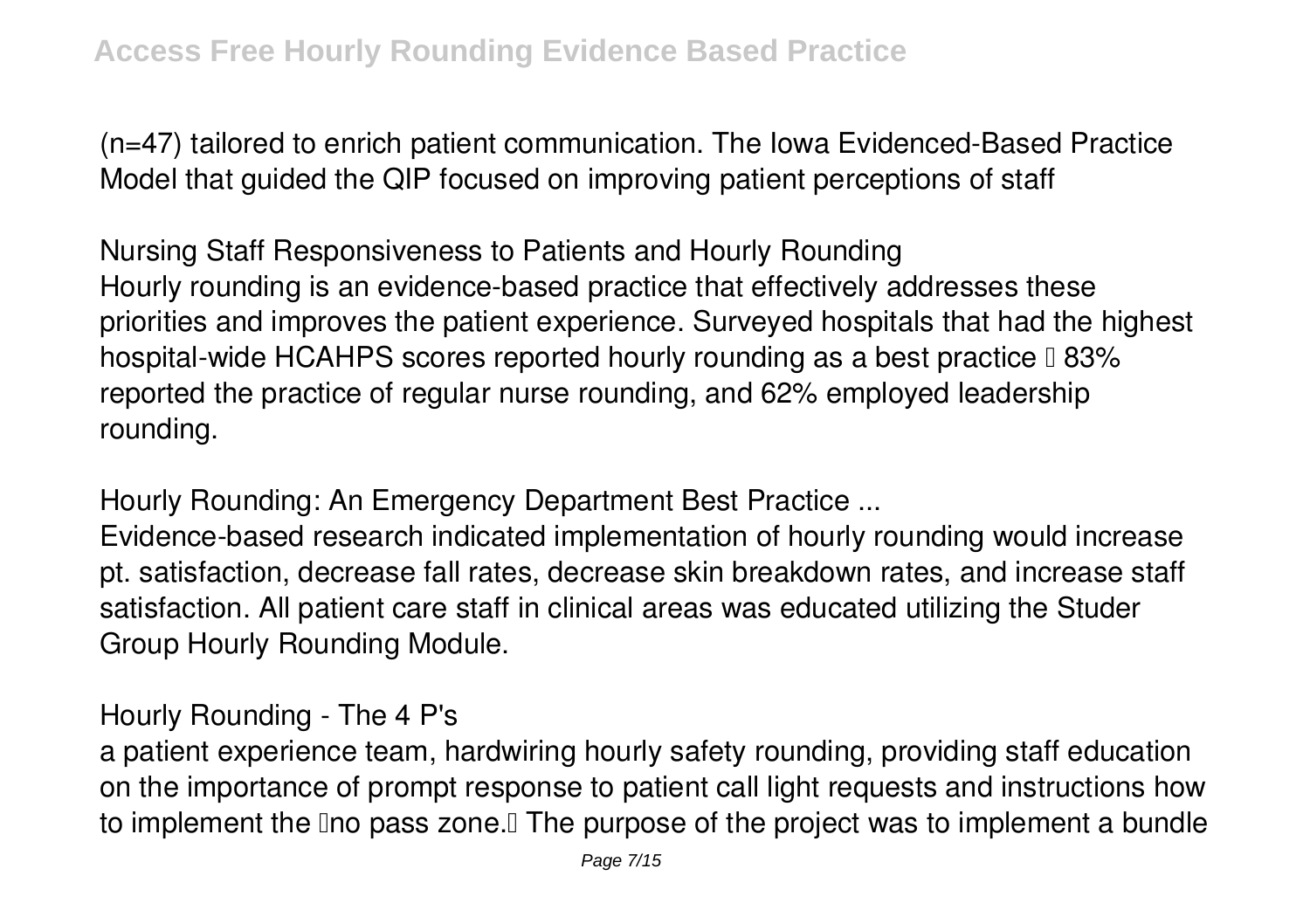of evidence-based

**Hourly Rounding Video** The Effects of an Electronic Hourly Rounding Tool on Nurses' Steps Intentional Hourly Rounding Hourly Rounding at Cape Cod Hospital *Purposeful Hourly Rounding and What Not to Do ARDENT fall* **Cleveland Clinic Nurses – Purposeful Hourly Rounding**

Nurse Leader Rounding Webinar: Creating Effective Nurse Leader Rounds*9 Approaches to Patient Satisfaction | Hourly Rounding 5 Ps video*

EBP Hourly Rounding Video**\"Always Practices\" - Hourly Rounding by Bruyère Continuing Care** Hourly Rounding What Is 'Purposeful' Hourly Rounding? Say This, Not That: Patient Experience Video What is Evidence-Based Practice? **Bedside Shift Report Evidence-Based Practice for Librarians- PICO(T) Questions** Bedside Report - As The Shift Changes....(FINAL) (DVD) Fall Risk Assessment: Best Practices for Nursing Staff in the Hospital Setting Using Fall Risk Assessment Tools in Care Planning - AHRQ Toolkit for Preventing Falls in Hospitals *Evidence-Based Practice: Improving Practice, Improving Outcomes (Part One)* **Safe is Smart. \"Rounding\" Video | Capital Health Hospital** Falls Prevention in People with Dementia | David Ganz, MD | UCLAMDChat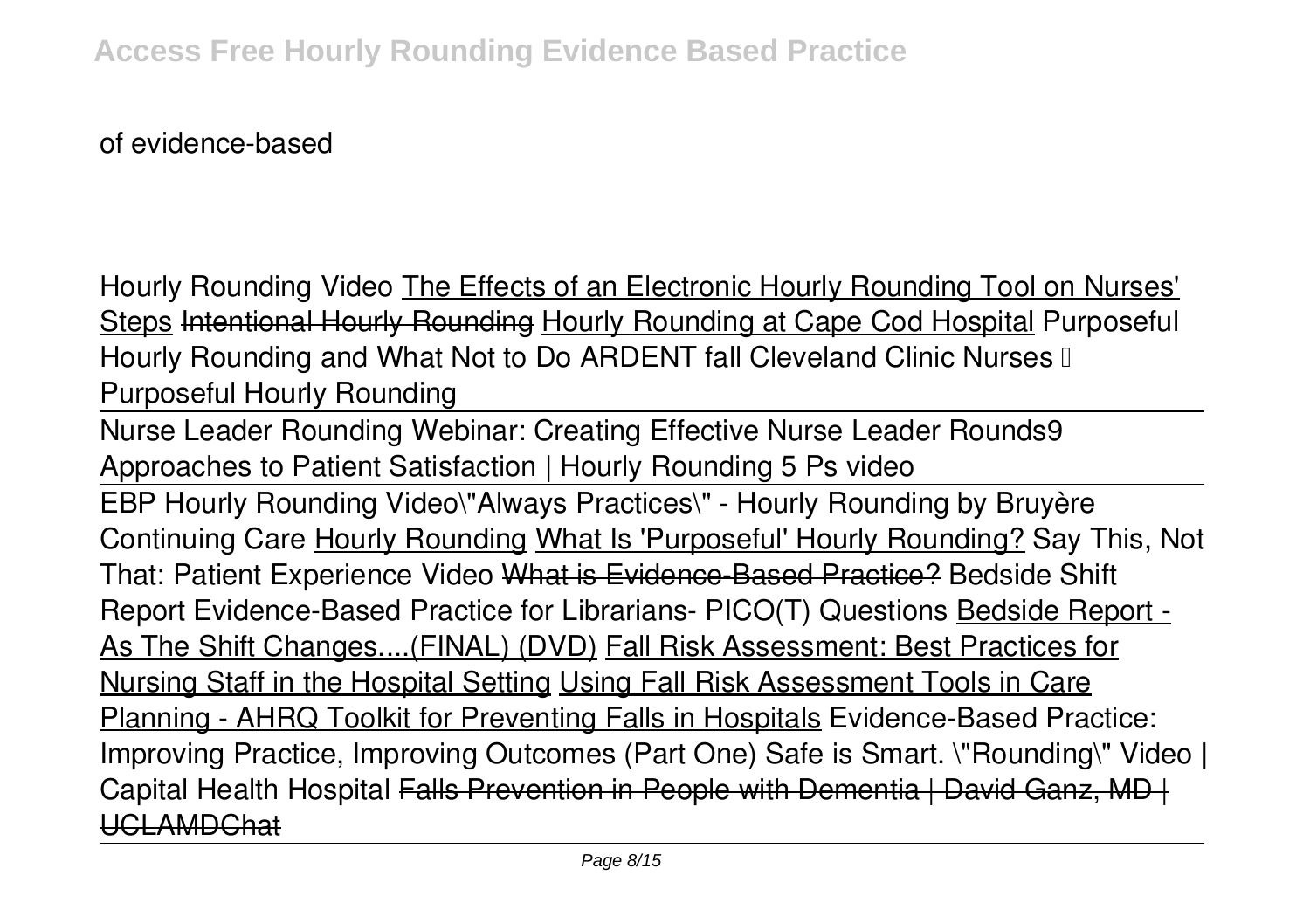Key Service Behaviors for Nursing Staff: Rounding (Part 1)*What't Right in Healthcare, Chicago 2012, featuring Stephanie Baker Hourly Rounding on Patient Rooms073115* My ScreencastBattling Dr. Google: Asking and Answering Clinical Questions - PICO That! Derivation Validation What Rew in Best Practices? Preventing Falls and Reducing Injury from Falls (3rd edition) Kimberley Strassel | The Resurgence Socialism Today *Hourly Rounding Evidence Based Practice* In addition, the hourly rounding reduce patient falls by 52 % and pressure ulcers and skin breakdowns by 14 % because the nurse rounding helps patients to change directions(Mitchell, et al., 2015). The program also increased patient satisfaction rating by 12 %. These statistics have been supported by many studies that focused on hourly rounding.

**Evidence Based Practice I Hourly Rounding ...** 

Abstract. Introduction of an evidence-based practice change, such as hourly rounding, can be difficult in the hospital setting. This study used ethnographic methods to examine problems with the implementation of hourly rounding on 2 similar inpatient units at our hospital. Results indicate that careful planning, communication, implementation, and evaluation are required for successful implementation of a nursing practice change.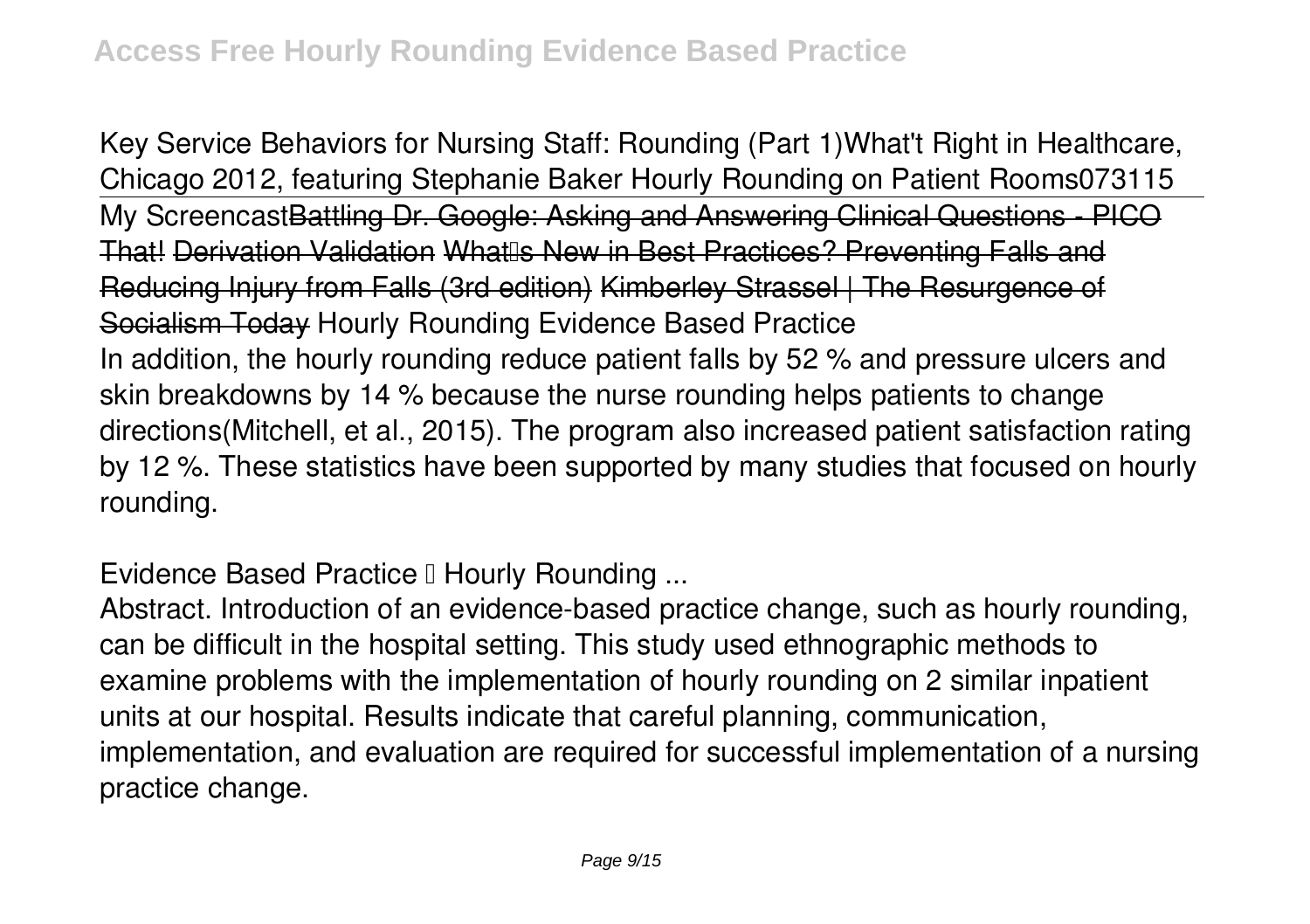*Hourly Rounding: Challenges With Implementation of an ...*

Hourly rounding is a great example of an evidence-based practice. I use hourly rounding to ensure that my patients are safe, and their needs are met. There have been times that I have found my patient on the floor because they failed to call me and climbed over the siderail falling to the floor. This may have been prevented if hourly rounds were done. . During hourly rounds patients can be ...

*Document3.docx - Hourly rounding is a great example of an ...* on hourly rounding. Evidence Based Practice II Hourly Rounding ... What is new, actually, is the evidence for this practice!! Evidence for Hourly Rounds The evidence for the effectiveness of hourly rounds comes from a multisite study conducted by the Alliance for Health Care Research, a subsidiary of the Studer Group (Meade, Bursell ...

*Hourly Rounding Evidence Based Practice | www.maestropms* Hourly rounding is a systematic, proactive nurse-driven evidence-based intervention to anticipate and address needs in hospitalized patients.3 According to the evidence, effective hourly rounding can promote patient safety,3,5 foster team communication,2-8 and improve staff ability to provide efficient patient care.2-4,8 The effectiveness of hourly rounding has been measured by tracking call bells,9 patient falls,3,5,6,8 and patient and staff satisfaction.2-8,10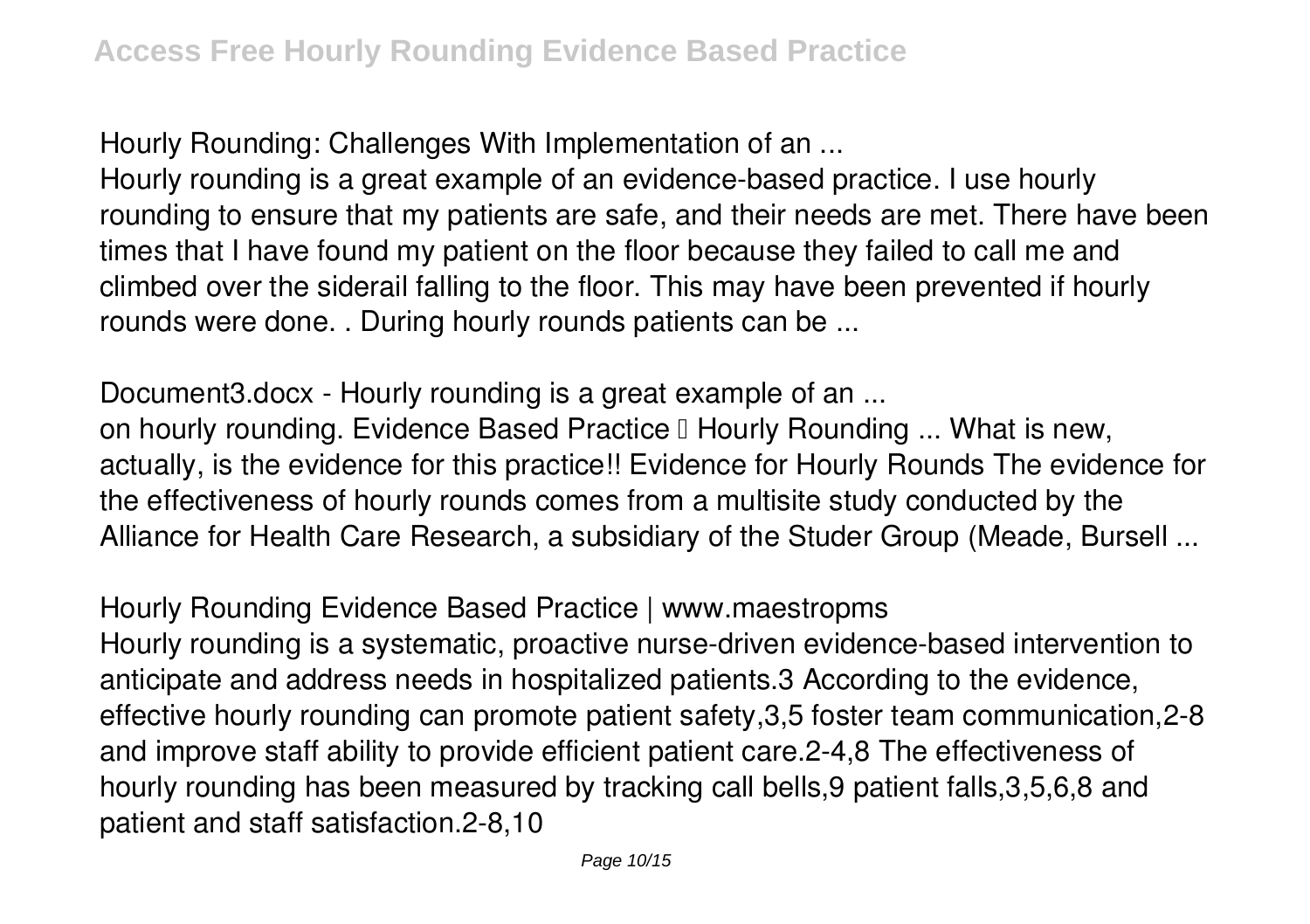*Hourly Rounding: Challenges With Implementation of an ...*

Hourly Rounding: Obtaining Results Evidence-Based Practice 1 2. Objectives Why hourly rounding is effective and powerful Results from two facilities of implemented hourly rounding and results Motivate nursing staff to become hourly rounding advocates Staff involvement and accountability for patient satisfaction.

*Evidence based practice hourly rounds power point better* unit staff understand what patient-centered hourly rounding is, recognize its value, and receive the training and time required to complete patient-centered hourly rounding. patient-centered hourly rounding occurs, as defined, each hour from 0600 to 2200 and once every 2 hours from 2200 to 0600, for each patient on the units during the pilot period.

*Hourly rounding and patient falls: What factors boost ...*

Background: Purposeful and timely rounding is a best practice intervention to routinely meet patient care needs, ensure patient safety, decrease the occurrence of patient preventable events, and proactively address problems before they occur. The Institute for Healthcare Improvement (IHI) endorsed hourly rounding as the best way to reduce call lights and fall injuries, and increase both quality of care and patient satisfaction.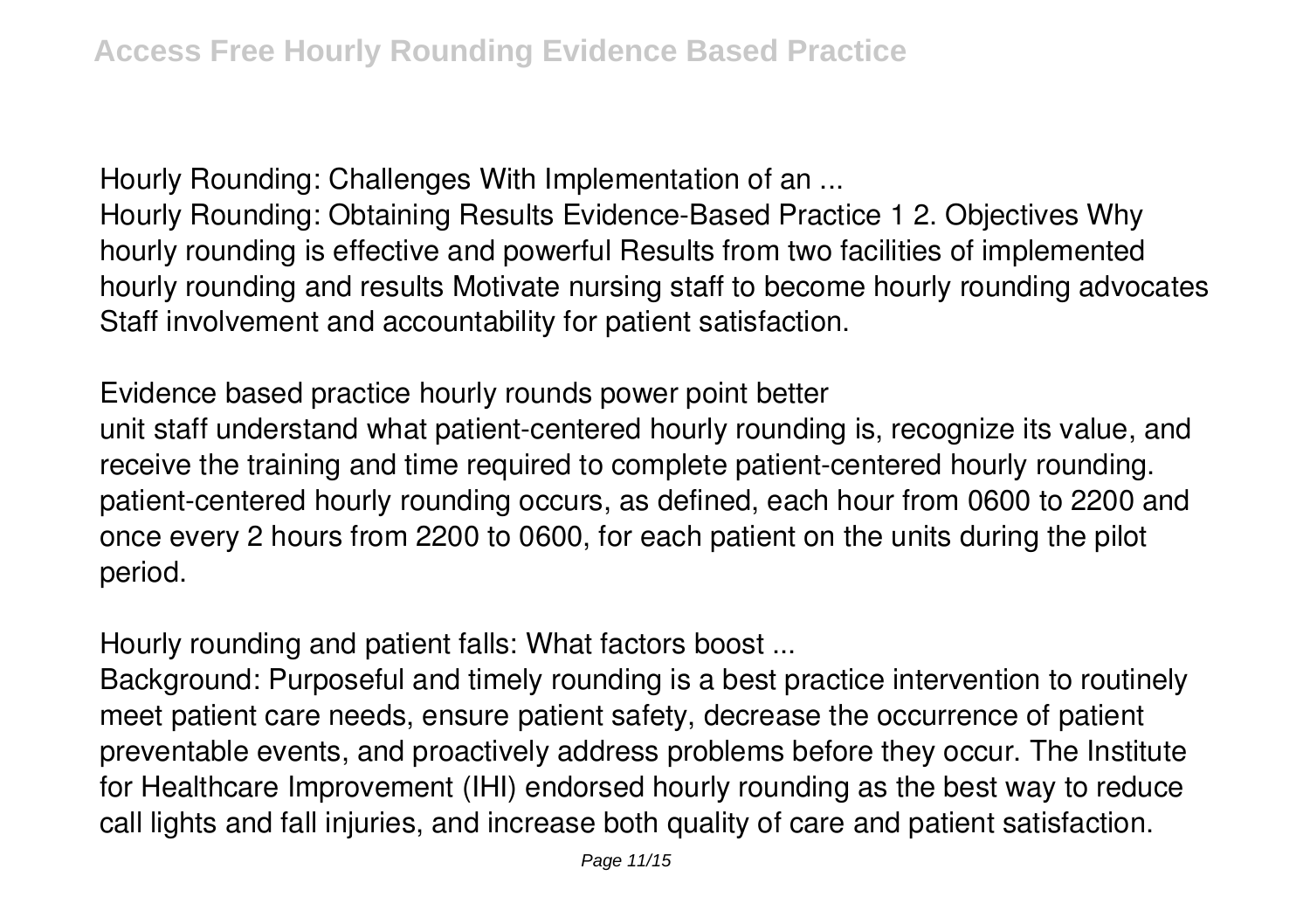*Purposeful and timely nursing rounds: a best practice ...*

Rounding for Outcomes The Single Most Powerful Tactic to Engage Employees, Physicians, and Patients If a "gold standard" for engaging others exists, Rounding for Outcomes is it. This Evidence-Based LeadershipSM practice creates a "feedback loop" between leaders and their employees, leaders and physicians, and caregivers and their patients.

*Rounding for Outcomes: The Single Most Powerful Tactic to ...*

Purposeful rounding is a proactive, systematic, nurse-driven, evidence-based intervention that helps us anticipate and address patient needs. When applied to nursing, rounding often is described as  $\Box$ hourly $\Box$  or  $\Box$ purposeful. $\Box$ . We prefer the latter term, because on some units or at certain times of day, rounding doesn<sup>''</sup> take place at hourly intervals.

*The value of purposeful rounding - American Nurse*

The intervention of interest is hourly rounding, which is a process whereby the nurse attends to the immediate and personal needs of the patient each hour, including assisting the patient to the bathroom where required. Comparators: any other falls prevention intervention or no intervention.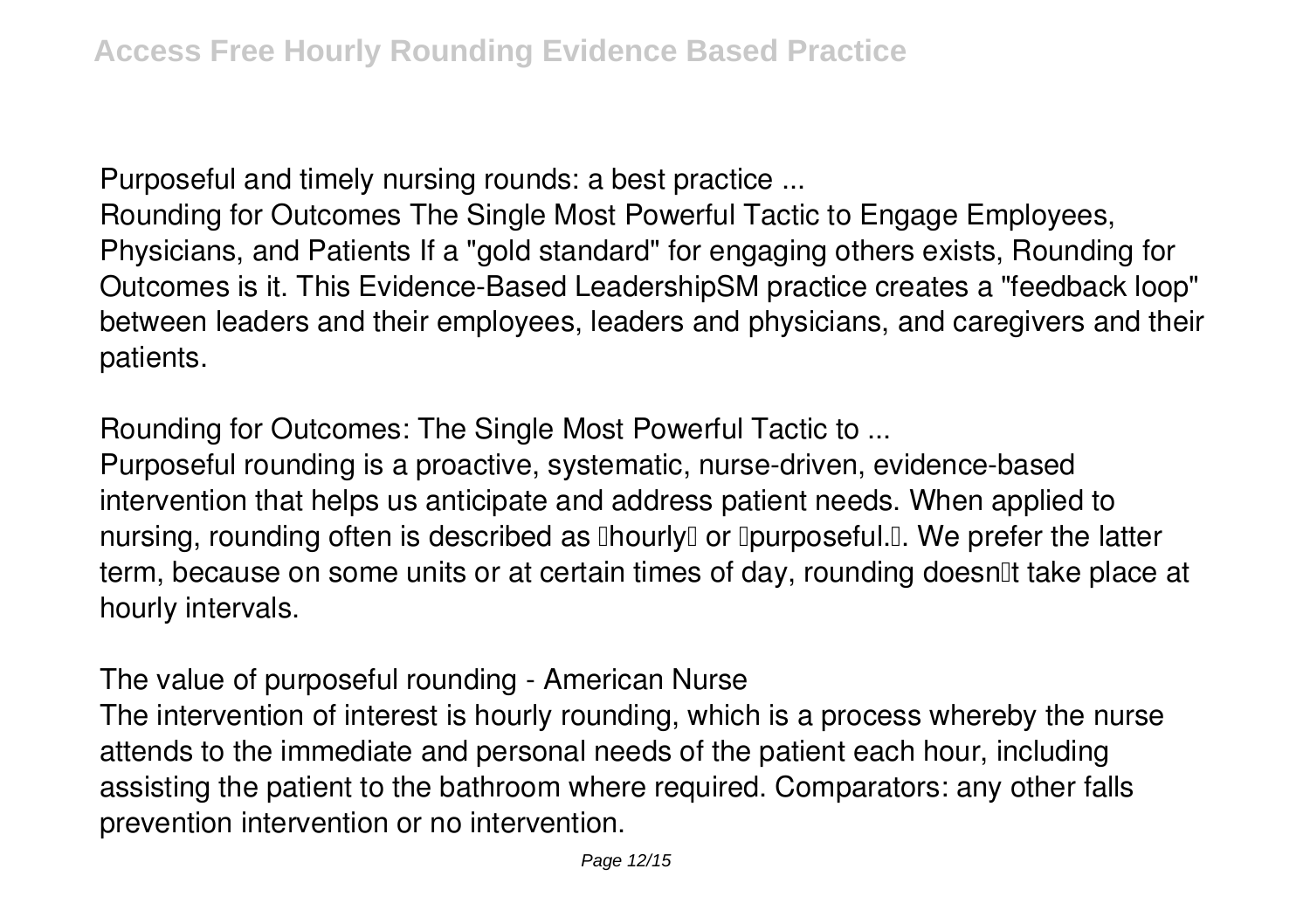*The clinical effectiveness of hourly rounding on fall ...*

Evidence Based Proposal- Hourly Rounding Patricia Crosby USCB NURS B 350 July 19, 2015 Evidence Based Proposal- Hourly Rounding Hourly rounding also known as intentional rounding or comfort rounding is an initiative that hospitals nationwide are beginning to implement. Hourly rounding should be purposeful.

*Evidence Based Proposal- Hourly Rounding - 2837 Words ...*

Research has shown hospitals that have successfully implemented hourly rounding have significant decreases in adverse patient events with improvements in patient and staff satisfaction. More recent studies and clinical observations by the author are revealing barriers and difficulties in translating this evidence based practice to the bedside.

*Hourly rounding: perspectives and perceptions of the ...*

Are bedside rounds evidence based? B edside rounds have a reputation for promoting patient-centered care in the hospital, but a recent systematic review found scant supporting evidence for the practice.

*Are bedside rounds evidence based? | ACP Hospitalist*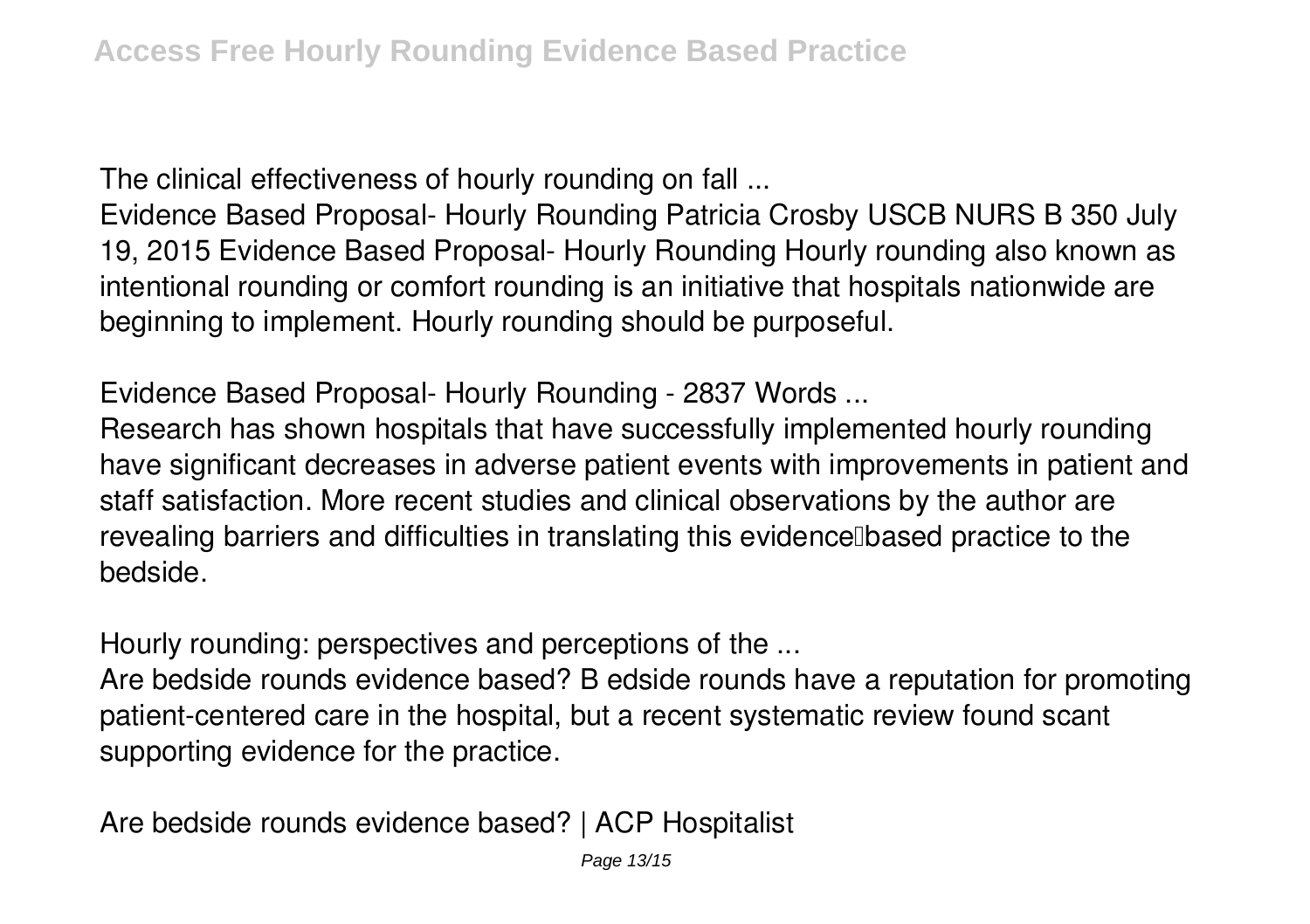rounding intervention was initiated following an education program for nursing staff (n=47) tailored to enrich patient communication. The Iowa Evidenced-Based Practice Model that guided the QIP focused on improving patient perceptions of staff

*Nursing Staff Responsiveness to Patients and Hourly Rounding* Hourly rounding is an evidence-based practice that effectively addresses these priorities and improves the patient experience. Surveyed hospitals that had the highest hospital-wide HCAHPS scores reported hourly rounding as a best practice  $\mathbb I$  83% reported the practice of regular nurse rounding, and 62% employed leadership rounding.

*Hourly Rounding: An Emergency Department Best Practice ...*

Evidence-based research indicated implementation of hourly rounding would increase pt. satisfaction, decrease fall rates, decrease skin breakdown rates, and increase staff satisfaction. All patient care staff in clinical areas was educated utilizing the Studer Group Hourly Rounding Module.

*Hourly Rounding - The 4 P's*

a patient experience team, hardwiring hourly safety rounding, providing staff education on the importance of prompt response to patient call light requests and instructions how